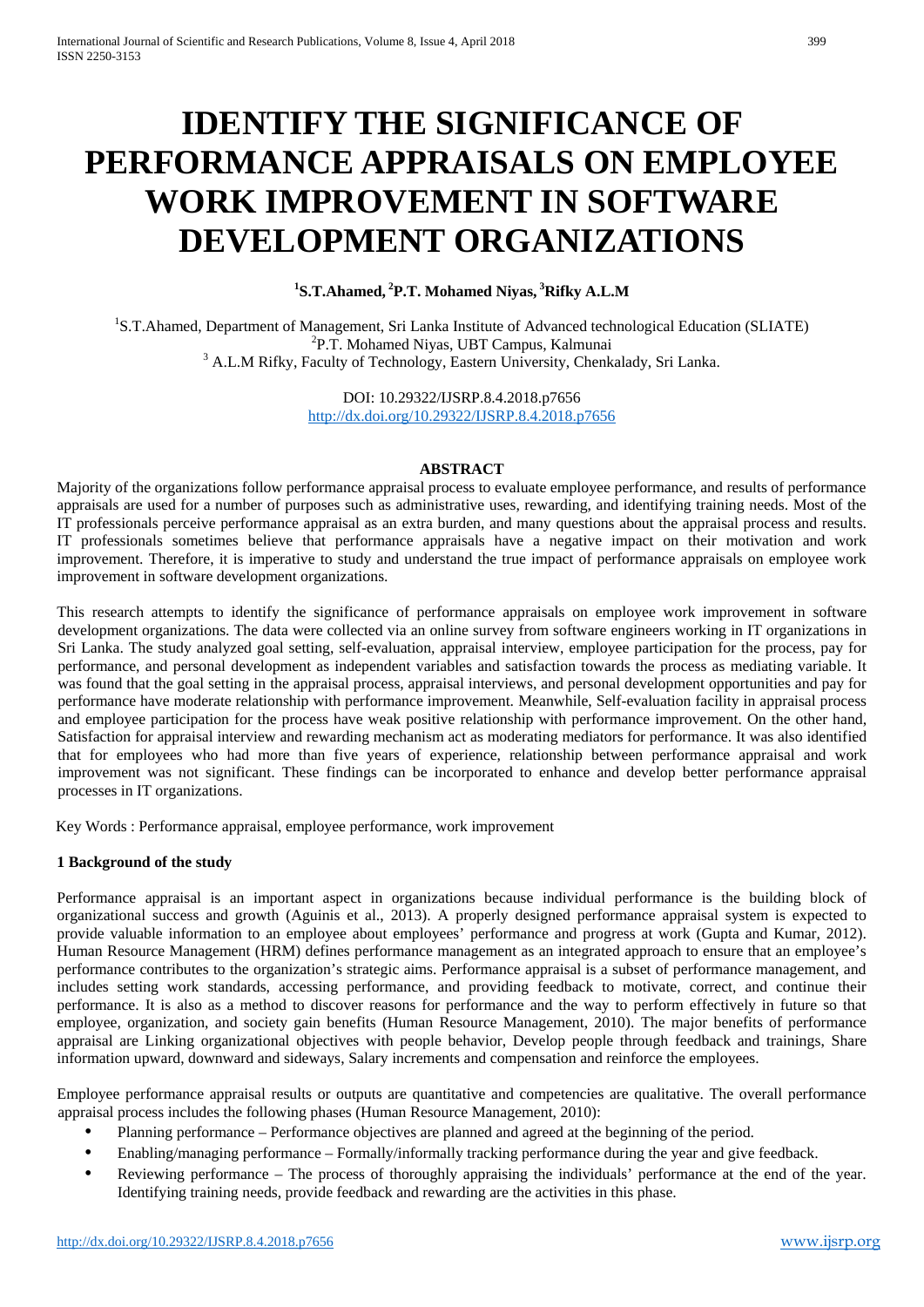International Journal of Scientific and Research Publications, Volume 8, Issue 4, April 2018 400 ISSN 2250-3153

## **Motivation**

Software industry has proven its uniqueness in nature, operation, contribution to GDP, and human resource practices (Sanyal and Biswas, 2014). IT companies depend on their talented and skilled workforce. As a result, measurement and management of performance of individual, team and the organization is an essential practice (Sanyal and Biswas, 2014). However, performance management for knowledge workers is difficult because IT professionals are more perceptual than factual as their jobs are more complex (Guhanathan, 2007). Because IT organizations are dependent on skills and performance of its workforce, it is very important to measure employee performance for a given time period. Appraisal methods used in those companies are adopted from other industries such as manufacturing industry. So that it is important to study the impact of performance appraisal on employee work improvement in IT organizations, study whether those organizations achieve the ultimate benefit of performance appraisal, and the relevance and effectiveness of performance appraisal methods used in those organizations. There are number of researches done in performance appraisal area but a small number of them address performance appraisal with relevant to IT industry. The central questions of this research is the significance of performance appraisal on employee work improvement in information technology organizations?

## **Research Question**

Does the appraisal methods affect work improvement of software engineers?

#### **Research Objectives**

- 1. Determine the effect of performance appraisal on employee performance improvement in IT organizations.
- 2. Contribute to existing research resource pool in the field of performance appraisal in IT organizations and the impact on knowledge worker performance.

#### **Literature**

Performance appraisals are used in majority of the organizations. It allows an organization to measure and evaluate an employee's behavior and achievements within a given period of time. Initially performan

ce appraisal was used only for administrative purposes. In this era management and trade unions did not take appraisal as serious. In global rates, ratings were consisted with outstanding, satisfactory, and need improvement. In global essay evaluation method, performance related questions were asked. But these methods were not useful as expected because of their extreme subjectivity. Legal considerations on performance appraisal were established in 1960s. 1970 Equal employment opportunity commission guidelines and Civil Rights Act of 1964 and 1966 pointed out the need for improvements in performance appraisal methods. The purpose of performance appraisal process became employee development and feedback. Employees were motivated to seek feedback. There was also evidence that performance feedback can lead to improvements in future performance (Wiese and Buckley, 1998).

The evaluation of performance appraisal resulted with number of different performance appraisal methods. Performance appraisal methods are expected to serve multiple purposes simultaneously. It is important to clarify supervisor's goals, employee's goals and organizational goals (Dobbins, 1994). In late 1990s performance appraisal serves multiple objectives. Because of the changing definitions of jobs and roles in the organization the appraisal criteria should be changed. Researchers are focusing on reducing errors involving in the area of performance appraisal (Boswell and Boudreau, 1997).

Information Technology industry adopted performance appraisal in 1980s from manufacturing industry and adjusted it to fulfill requirements of that industry. Research with specific focus on performance appraisal and employee work improvement in IT organizations are limited (Wiese and Buckley, 1998).

#### **Definition of Job Performance**

Harvard University has published a competence dictionary and it has aligned competencies with performance. Competencies are "the things" that an individual must demonstrate to be effective in a job, role, function, task, or duty. These activities include jobrelevant behavior (what a person does that results in positive or negative performance), motivation (how a person feels about a job, organization, or geographic location), and technical knowledge or skills (what an employee knows or demonstrates regarding facts, technologies, a profession, procedures, a job, an organization, etc.).

#### **Attributes of Performance Appraisal Methods**

Appraisal is one of the most complex and important Human Resource Management (HRM) activities. Employee participation for performance appraisal system is a very important component for fair and ethical evaluation of performance appraisal. Employees accept the appraisal results, if they perceive fair decision making process. Amount and quality of informal feedback, goal setting, performance standards, self-appraisal process, and interview style are the factors which affects employee participation of the system (Roberts, 2003). Research demonstrates that higher level of employee participation affects employee and rater acceptance and it leads to system satisfaction, motivation and productivity. The major concern is to develop standards to measure job duties and responsibilities. It is important to gather employee input in managing and performance scale creating. Self-appraisal provides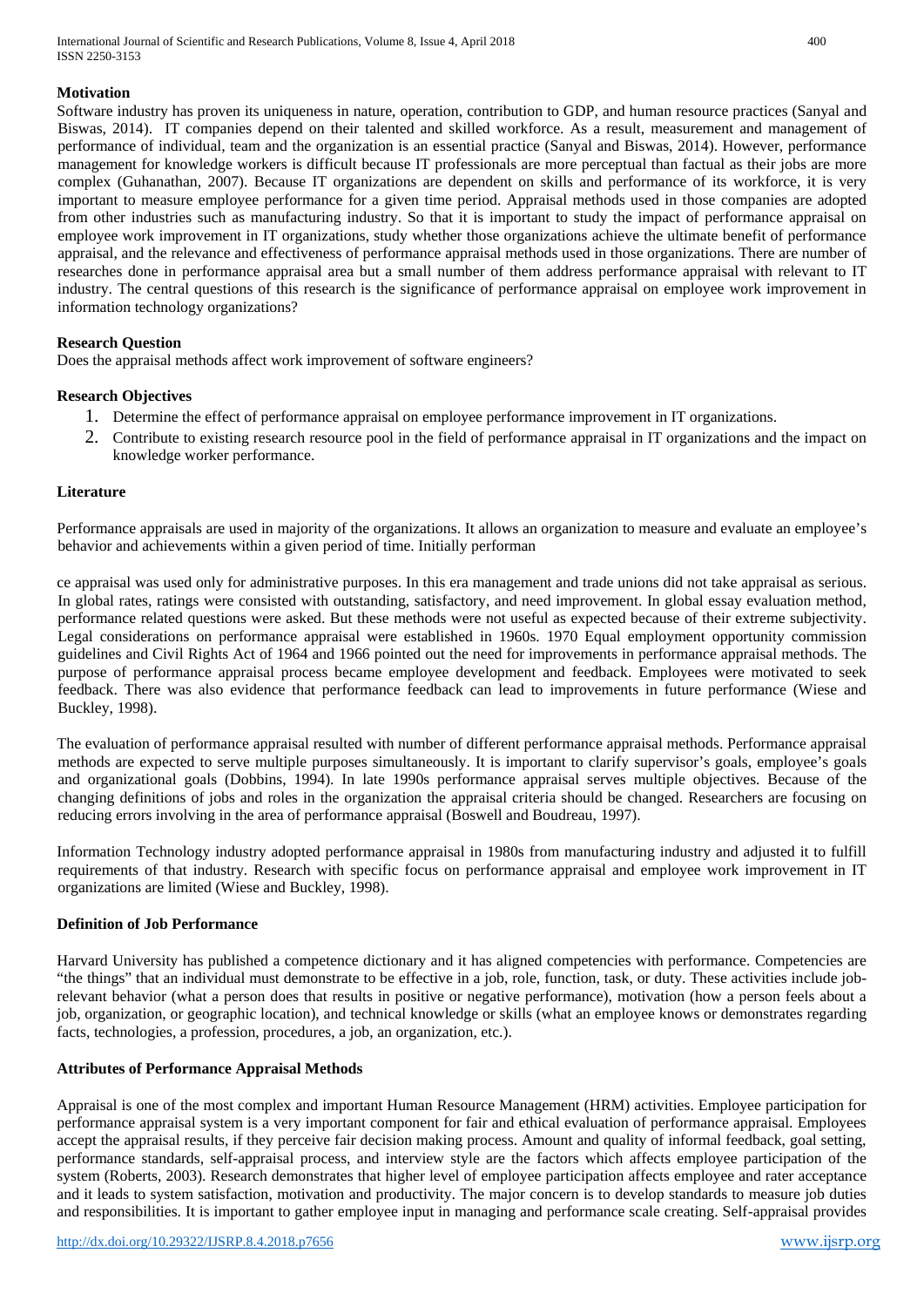International Journal of Scientific and Research Publications, Volume 8, Issue 4, April 2018 401 ISSN 2250-3153

an opportunity to an employee to systematically evaluate his/her performance. Self-appraisal increases the level of employee participation and readiness for the process enhance satisfaction, perceived fairness and reduce defensive behavior. Roberts, (2003) focused on the impact of appraisal interview participation and its outcome towards satisfaction about the appraisal process. A quality performance appraisal interview includes preservation of confidentiality and privacy of employees. Focus on employee training needs promotional opportunities and skill development is major attributes that employees expect from entire process. Goal setting is a well-established factor for motivation. It is a proven theory that goal setting is clearly associated with satisfaction and performance. Effective feedback on performance is important, it should be timely and specific to the role. It leads employees to adjust their work performance.

## **3.1 Research Framework**

Conceptual/research framework is an integration of researcher's logical assumptions and published research findings. This considers boundaries and constraints which dominate the situation, and capture the interrelationships between variables. Figure 3.1 illustrates the research framework for this research. Each of the variables and their relationships are discussed next. Hypothesis were developed to check relationships between dependent and independent variables.



**Figure 3.1** Conceptual framework.

## **Hypothesis 01**

 $H_4$ : There is a positive relationship between effective goal setting in the appraisal system and employee performance.  $H_0$ : Effective goal setting in the appraisal system has no impact on employee performance.

## **Hypothesis 02**

 $H2_A$ : There is a positive relationship between self-evaluation criteria in appraisal system and employee performance.  $H2<sub>0</sub>$ : A self-evaluation criterion in appraisal system has no impact on employee performance.

# **3.2 Questionnaire Instrument Development**

Table 3.4 presents the mapping between independent variables and questionnaire items. Table 3.5 presents dependent variables and questionnaire item count while Table 3.6 refers mediator variable and questionnaire item count. Independent variables and questionnaire item mapping is listed in Table 3.7. Table 3.8 refers to dependent variable and questionnaire item mapping and Table 3.9 shows the mediator variable and questionnaire item mapping. Table 3.10 show the demographic questions mapping.

## **Method of Data Collection**

The "target population for the study is software engineers working in IT organizations." Because the population is large and aim is to analyze the impact of performance appraisal on employee work improvement, most appropriate approach is quantitative methods. Present study is conducted for **"**selected sample of software engineers". "Questionnaires are the most suitable method for data collection". Face to face interviews are not a suitable method to study the impact of performance appraisal on employee work improvement in IT organizations because performance appraisal results are confidential and employees might not give an honest answer. Previous work in this area were also used questionnaires and responds were anonymous. Informal discussions were conducted to identify suitable variables and to get an idea about widely used performance appraisal methods in Sri Lankan IT organizations.

# **Reliability Test**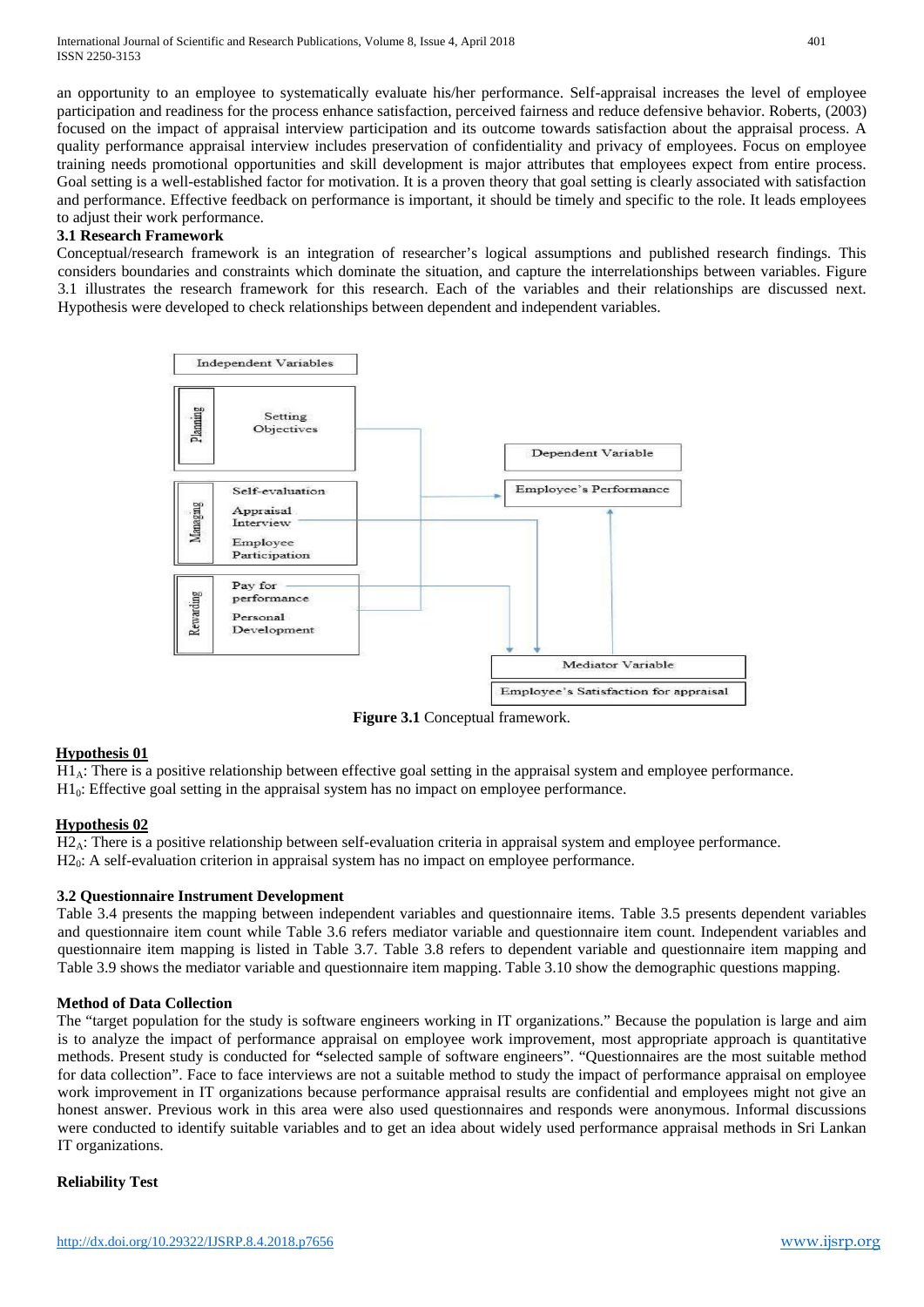Before conducting the survey for a large sample it is important to check the reliability of the questionnaire instrument. Main objective of this step was to check the understandability of questions and internal consistency for the variables. In reliability study it is suggested to check whether the questions asked under each area supported each other.

## **Descriptive Analysis**

The population of interest include software engineers working in software developing organizations and organizations which are having small development teams. The other requirement in selecting companies was that the companies need to practice a performance appraisal process. The survey was conducted electronically using an online questionnaire. Facebook, LinkedIn, email, and phone call campaigns were conducted to reach the sample. While the calculated sample size was 376, the researcher was able to collect only 255 responses due to low response. From those 255 samples, only 223 responses were considered as valid. Questionnaire was sent to approximately 800 software professionals. However, only 255 were returned. Hence, the effective response rate is 27.9%. It can be seen that 80% of responders belong to the software engineer and senior software engineer category. 8% were quality assurance engineers and 3% were tech leads. Rest includes project managers, system administrators, web developers, associate software engineers, business application consultants, business analysts, and technical writers. Because the research focus was on software/web/mobile application developers, responses from quality assurance engineers, system administrators, business analysts technical writers, and IT officers were eliminated. After this valid 223 survey responses were considered for further processing.

## **Reliability Test for Sample**

In the research survey there were 42 items, 6 independent variables, one moderating variable and one dependent variable. Table 4.3, 4.4. and 4.5 list Cronbach's Alpha Coefficients for independent, moderating, and dependent variables, respectively.

## **Pearson's Correlation Analysis**

**Correlations**

Statistics generated with Pearson Correlation Matrix, is used to test the Hypothesis. Analysis based on demography also carried out for level of industry experience, number of appraisal cycles, age and type of organization. As illustrated in Table 4.7, goal setting in appraisal process and employee performance improvement has a low inter-relationship. Therefore**,** null hypothesis (H10) is rejected and alternate hypothesis (H1A) is substantiated. Hence, there is a positive relationship between effective goal setting in the appraisal system and employee performance.

|              | Correiations                                       |              |             |
|--------------|----------------------------------------------------|--------------|-------------|
|              |                                                    | Goal_Setting | Performance |
|              | <b>Pearson Correlation</b>                         | $\mathbf{I}$ | $.487**$    |
|              | Sig. (2-tailed)<br>N                               |              | .000        |
| Goal_Setting |                                                    | 223          | 223         |
| Performance  | <b>Pearson Correlation</b><br>Sig. (2-tailed)<br>N | $.487**$     | 1           |
|              |                                                    | .000         |             |
|              |                                                    | 223          | 223         |

**Table 4.7** Pearson's correlation for hypothesis 1.

\*\*. Correlation is significant at the 0.01 level (2-tailed).

## **4.4 Discussion on Results**

According to research findings, performance appraisals and software engineers' work improvement in IT organizations has a moderate relationship. According to Pearson's correlations calculated for each variable, goal setting in the appraisal process, appraisal interviews, personal development opportunities and pay for performance had weak relationship with performance improvement. Self-evaluation facility in appraisal process, employee participation for the process had no positive relationships with performance improvement in software engineers. Satisfaction for appraisal interview and rewarding mechanism acted as a moderate mediator for performance.

Analysis was done for level of industry experience as well. Self-evaluation, participation for the appraisal process, appraisal interview, and pay for performance, personal development opportunities and satisfaction did not show any significance relationship with performance improvement in the category that has more than five years of industry experience. Goal setting, appraisal interview, pay for performance, personal development opportunities indicated moderate correlation with performance improvement in the category of employees who have three to five years of industry experience. For that category satisfaction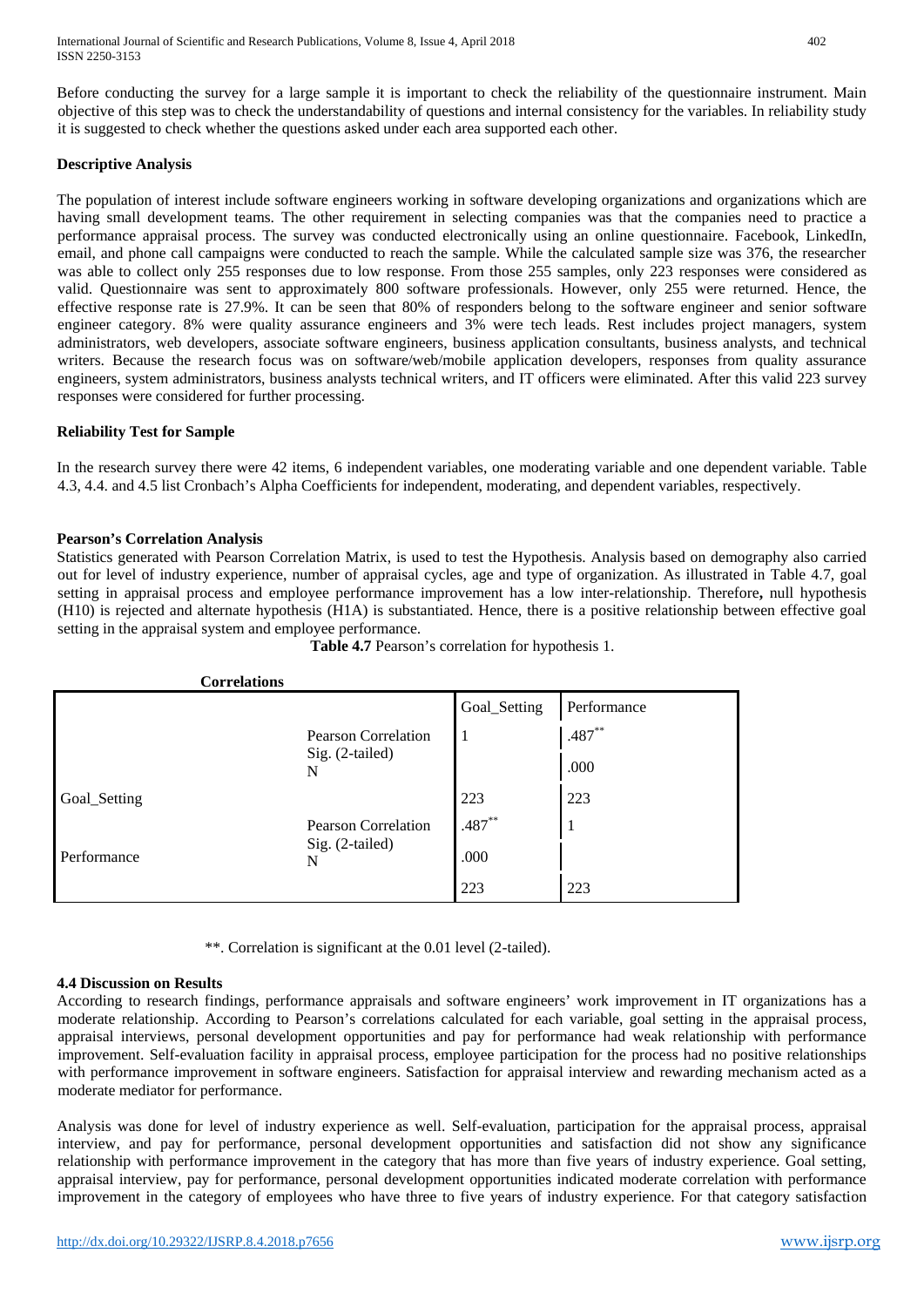towards appraisal interview and rewarding acted as a moderate mediator factor for performance. Self-evaluation and participation for appraisal process showed weak relationships with performance in the groups of employees who have three to five years of experience and two years of experience, there was no impact in the group of who have less than two years of experience. Goal setting showed a strong relationship with performance improvement in the group of two years of experience.

Pearson's correlation analysis done for type of the organization showed similar results. Goal setting, self-evaluation, participation for the appraisal process, appraisal interview, pay for performance and personal development opportunities showed moderate correlation to performance improvement in all three groups. Satisfaction acted as a moderate mediator factor for performance improvement in this analysis.

Related work in other industries have shown strong relationships in goal setting, self-evaluation, participation for the appraisal process, appraisal interview, pay for performance with respective to performance improvement. The impact of those factors was differing to software developing field. As cited in literature review software engineering field has its unique features and software engineers are knowledge workers. So the impact of performance appraisals on employee work improvement in that field indicated different results and it can be expected. A research by Guhanathan (2008) in this area considering software professionals, concluded that the appraisal methods used by Sri Lankan IT organizations are consist with three major components, employee participation in the process, goal setting and feedback. Moreover, it concluded that acceptance for appraisal process leads to satisfaction and satisfaction leads to more favorable outcomes such as performance enhancement and motivation. Present study was conducted with the consideration of major components in performance appraisal process and their impact to employee work improvement. Satisfaction with appraisal interview and rewards acted as a moderate mediator factor for performance improvement.

# **5.3 Conclusion for Future Work**

Future research can be conducted by enhancing the method used to analyze the impact of performance appraisal on employee work improvement in IT organizations. It can be extended for various performance appraisal methods e.g., 360 degree performance appraisal, etc. If the researcher can access performance measuring tools and surveys which are used by Sri Lankan IT organizations, it will be more efficient to critically evaluate each process and identify the most effective method.

# **References**

Aguinis, H., Joo, H., & Gottfredson, R. K. (2013). What monetary rewards can and cannot do: How to show employees the money. *Business Horizons*, *56*(2), 241-249.

Amerstrong, M., & Baron, A. (1998). Performance management: The new realities. *Institutes of Personnel and Development*.

Arvey, R. D., & Murphy, K. R. (1998). Performance evaluation in work settings. *Annual review of psychology*, *49*(1), 141-168.

Aswathappa, K. (2002). *Human resource and personnel management*. New Delhi: Tata McGraw-Hill Pub.

Bach, S. (2005). New directions in performance management. *Managing human resources: Personnel management in transition*, 289-316.

Banker, R. D., & Kemerer, C. F. (1989). Scale economies in new software development. *IEEE Transactions on software engineering*, *15*(10), 1199-1205.

Bevan, S., Thompson, M., & Hirsch, W. (1992). Performance management in the UK: An analysis of the issues. *Institute of Personnel Management, London*.

Borman, W. C., & Brush, D. H. (1993). More progress toward a taxonomy of managerial performance requirements. *Human performance*, *6*(1), 1-21.

Boswell, W. R., & Boudreau, J. W. (1997). Employee attitudinal effects of perceived performance appraisal use.

Bouskila-Yam, O., & Kluger, A. N. (2011). Strength-based performance appraisal and goal setting. *Human Resource Management Review*, *21*(2), 137-147.

Campbell, D. J., & Lee, C. (1988). Self-appraisal in performance evaluation: Development versus evaluation. *Academy of Management Review*, *13*(2), 302-314.

Campbell, J. P., Gasser, M. B., & Oswald, F. L. (1996). The substantive nature of job performance variability. *Individual differences and behavior in organizations*, 258299.

Cascio, W. F. (1995). Whither industrial and organizational psychology in a changing world of work? *American psychologist*, *50*(11), 928.

Cascio, W. (1996). Managing for maximum performance. HR Monthly, (September), 10-13.

Cleveland, J. N., & Murphy, K. R. (1992). Analyzing performance appraisal as goaldirected behavior. *Research in personnel and human resources management*, *10*(2), 121-185.

"Competencies And Performance Development/Management". *Harvard University - Competency Dictionary*: 4,5. Web. 2 Jan. 2016.

DeNisi, A. S., & Kluger, A. N. (2000). Feedback effectiveness: can 360-degree appraisals be improved?. *The Academy of Management Executive*, *14*(1), 129-139.

Dipboye, R. L., & De Pontbriand, R. (1981). Correlates of employee reactions to performance appraisals and appraisal systems. *Journal of Appliedk psychology*, *66*(2), 248.

Dobbins, G. H. (1994). *Performance appraisal: Alternative perspectives*. SouthWestern Pub.

Espinilla, M., de Andrés, R., Martínez, F. J., & Martínez, L. (2013). A 360-degree performance appraisal model dealing with heterogeneous information and dependent criteria. *Information sciences*, *222*, 459-471.